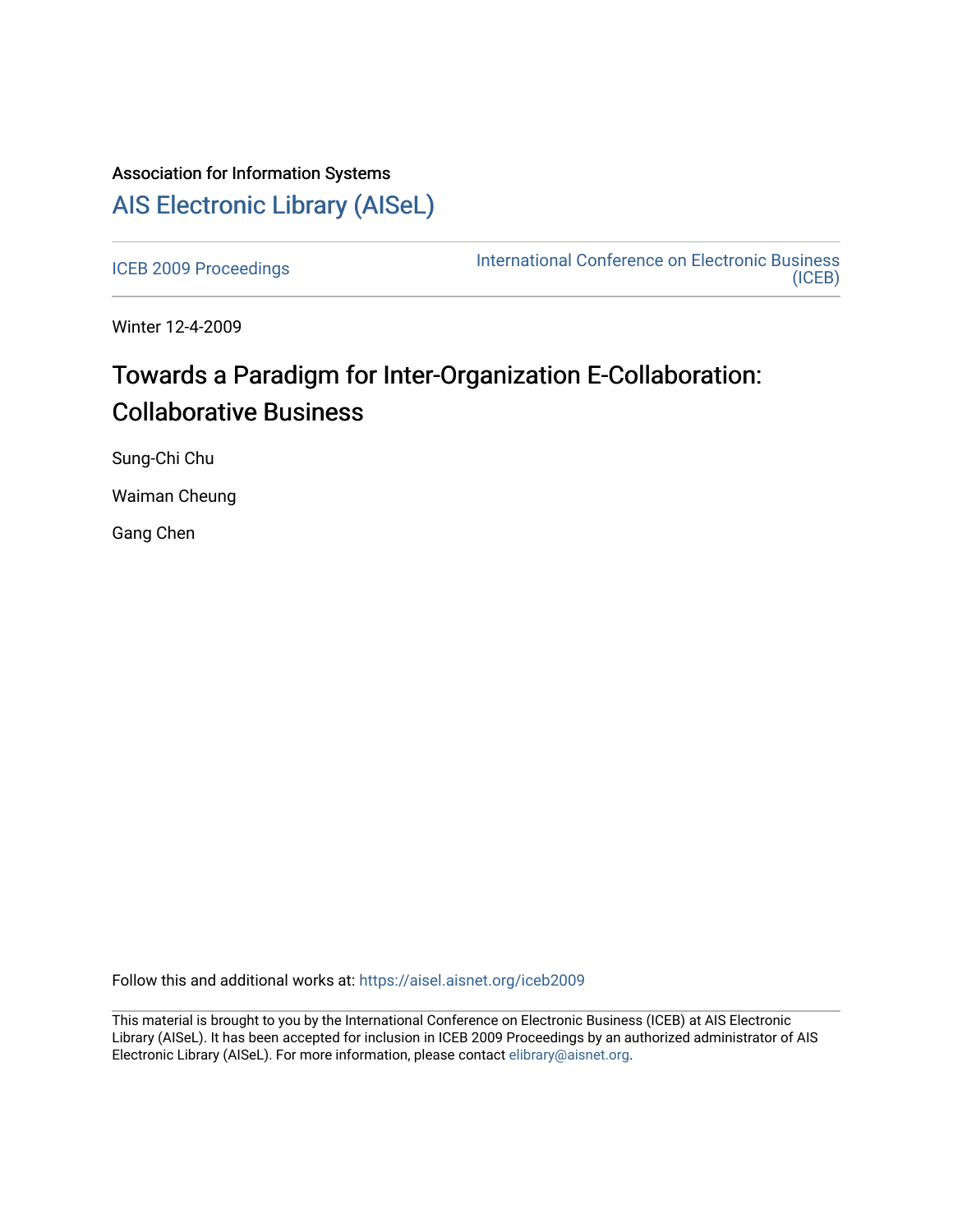# **TOWARDS A PARADIGM FOR INTER-ORGANIZATION E-COLLABORATION: COLLABORATIVE BUSINESS**

Sung-Chi Chu<sup>1</sup>, Waiman Cheung<sup>2</sup>, and Gang Chen<sup>3</sup> <sup>1,2</sup>Department of Decision Sciences and Managerial Economics The Chinese University of Hong Kong, Hong Kong <sup>3</sup>Department of Logistics Engineering and Management Sun Yat-sen University, China <sup>1</sup>sungchi@cuhk.edu.hk; <sup>2</sup>wcheung@cuhk.edu.hk; <sup>3</sup>lnscheng@mail.sysu.edu.cn

#### **Abstract**

As the adoption of information technologies, especially the Internet technologies, there is an increasing interest on inter-organization collaboration in e-business. The 'collaboration's in the existing literatures often mean different. These diverse views make it difficult to understand what the collaboration is and to know what have been achieved and what still needs to be done. The paradigm of e-Collaboration has yet to be established. This paper provides a framework for Inter-organization e-Collaboration. The framework identifies the heart of e-Collaboration — joint intellectual efforts, which has seldom been explored by existing studies. Moreover, existing relevant literatures are organized and are analysed using the framework and future research directions are indicated based on the analysis.

**Keywords:** Electronic collaboration, Collaborative business, Inter-organization, Paradigm

# **Introduction**

Collaborative activities are common when conducting business online. E-Business in the integrative era brings together different parties in an electronic environment, manifested in the Internet, to work closely with each other to drive towards values that are beneficial to these parties in ways that are crucial to each party. How 'close' they need to work with others is often determined by the collaborating parties and business processes that are involved.

In the past e-commerce era, industries mainly focused on conducting business transactions through electronic means, particularly on the Internet. However, to facilitate and enable buying and selling products/services is only the first step to benefit from the Internet. The value created for merely fixing an exchange agreement is limited; therefore e-commerce quickly reaches its limitation. To fulfill such an exchange agreement requires coordination and cooperation between the buyer and the seller. It often requires services such as financial and logistics arrangements provided by

third party service providers. The real benefit of conducting business on the Internet would come from the ability of conducting and aligning business processes, sharing resources, or even intellectual exchange among these parties. We call these activities on the Internet, e-business.

These different types of interactions (often referred to as collaborations) among buyers, sellers, and third party service providers are the main theme in e-business study [1] [2] [3]. Many researchers use two terms, collaborative commerce and collaborative business interchangeably to describe these interactions, while in fact the term commerce often refers to buy-and-sell activities only and collaborative business emphasizes the more extensive inter-organization interactions in e-business.

There are a number of empirical studies, theories and models building, and technologies and tools development works in Information Systems research, concerning the inter-organization collaboration in electronic environments (e-collaboration). The use of the term 'collaboration' varies widely, and in some cases the meanings are not the same even within the same context. For example, collaboration in 'so and so' is enabled by electronic communications (such as emails) and the effects can be felt throughout within the organization. Such kind of collaboration could not alone facilitate 'inter-organization workflow integration or collaborative product design' as the interactions among designers in different geographical locations call for more than just electronic communications, but more of interactivity that can be achieved among the designers in an any-to-any fashion. How should we distinguish these two 'types' of collaborations and if these types are some commonality and/or differences.

These views suffer from the same underlying need where interactions are required independent of the closeness, or integration that collaboration calls for. This inconsistent and interchangeable use of the term hinders the clear research directions to enable collaborations in e-Business. We can so far as to say that collaboration is about interactions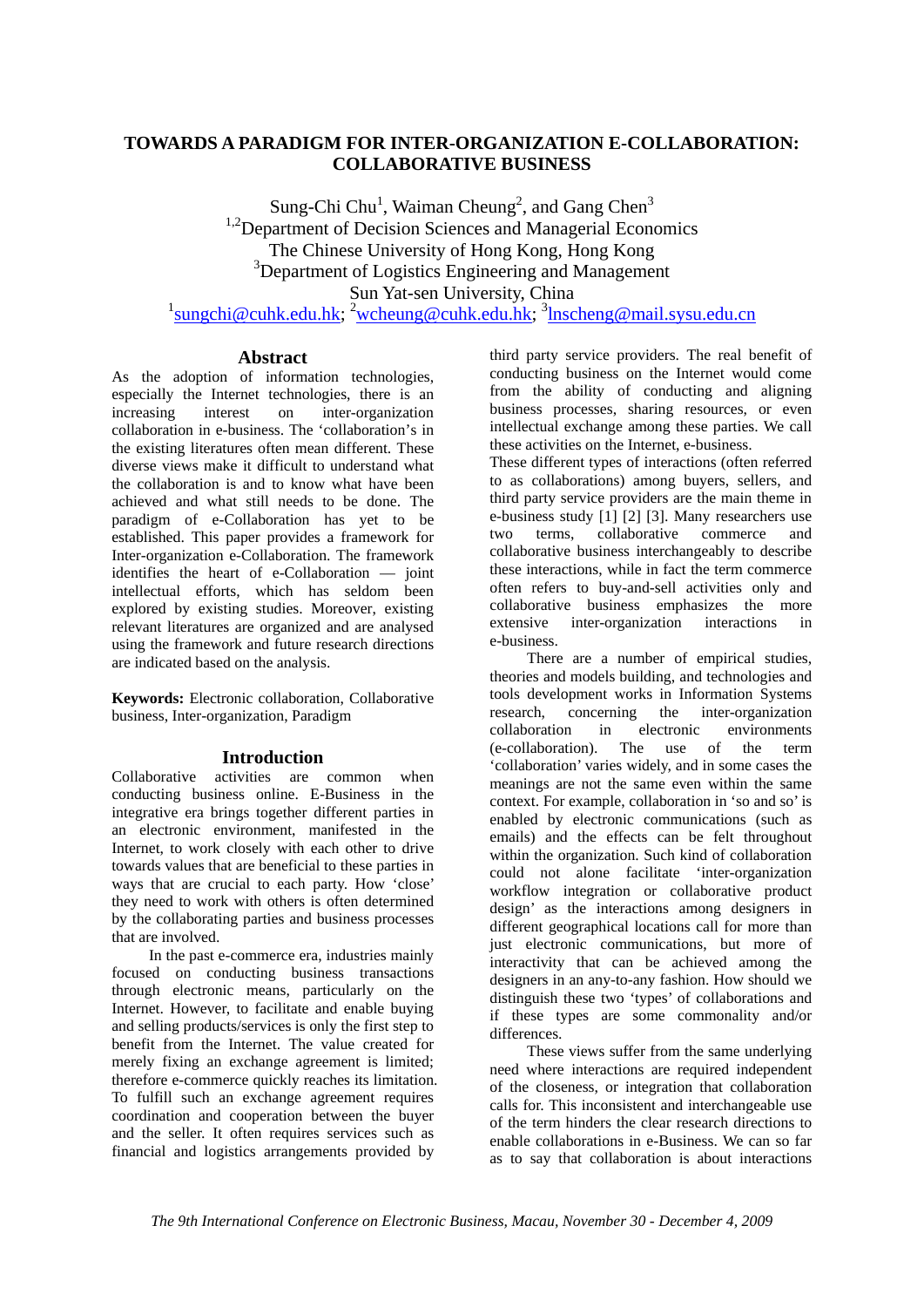between two or more organizations, if the interactions are the same in an electronic environment, or in the Internet.

Also, a sensible question to ask is that with the existing Internet technology, whether or not two organizations can collaborate electronically. The answer is "yes" if collaboration merely means sharing information among organizations. To many researchers who are working on inter-organization workflow integration or collaborative product design, their answer is "no." Our next question would be what collaboration is. If we can facilitate workflow integration and/or collaborative product design, does it means we can facilitate collaboration? Last but not the less, we would like to know what have been achieved and subsequently what still needs to be done for inter-organization e-collaboration.

To answer these questions, we need to have a clear understanding of e-collaboration. It is important for the research community to reach a consensus on the understanding for the field to continue develop. An unambiguous paradigm can serve such propose therefore is crucial for the development of a scientific field [4] [5]. In this paper, we are proposing a paradigm for e-collaboration.

The rest of the paper is organized as the follows. In section 2, a literature review on the existing views related to inter-organization electronic collaboration is provided. A framework is developed in section 3, to describe the paradigm and establish terminologies for communications and knowledge accumulations. The framework is then used to organize the existing research outcomes systematically, followed by a conclusion section.

# **Existing Diverse Views**

Collaboration has been broadly investigated in various fields, such as corporate governance [6], organization behavior [7], and marketing research [8]. Collaboration could develop as driven from technology advances, from inter-organization research, and/or from the push of e-Business.

As the advancement of information technologies, organizations become easier to interact with others electronically. The online inter-organization activities ranges from simple data or document transmissions, information sharing to complicated virtual teamwork, knowledge sharing, or distributed joint decision making. Using the collaborative technologies to enable inter-organization collaboration has been extensively promoted by many researchers. It is believed to bring significant benefits in R&D [9], Business Process Reengineering (BPR) [10], supply chain [11] [12], logistics management [13]

[14], and so forth. However, the 'collaboration' in these Information Systems research often means differently. Here are some examples.

*Collaborative learning*. Computer-mediated collaborative learning among individuals emerged in the early 90's [15]. It typically utilized such technologies as email, discussion board, file transfer, and chart room to enable participants learn as a group without physically meeting each other [16] [17]. The use of the technologies makes the learning process cooperative and group-oriented, resulting in enhanced student learning and evaluation of classroom experiences.

*Collaborative filtering*. Goldberg et al. proposed an experimental mail system, one of the early collaborative filtering applications, which allowed the people to help others by recording their comments to the documents they read [18]. Terveen et al. developed another experimental system that automatically recognizes and reuses recommendations from Usenet news messages. As more collaborative filtering systems emerge, the performance evaluation of the systems becomes important [19]. Herlocker et al. empirically examined a number of key factors that were used to evaluate the collaborative filtering recommender systems [20]. It is to note that these systems/tools feature the participants' voluntary of providing their data or comments without constraints or expectation of direct rewards. Here, cooperation and group-orient are no long what the 'collaboration' stands for.

*Collaborative business process*. Going beyond the business document exchange between business partners, many inter-organization interactions, which are often labeled as collaborative process, have been investigated. Raghunathan and Yeh proposed an approach to determine the optimal number of retailers that a manufacturer should partner with in such a collaborative process as the continuous replenishment [21]. Furthermore, Welty and Becerra-Fernandez argue that computer-based interaction technologies (e.g. ActionsWork Metro, a so-called business collaboration software that records and manages the human interactions in a business process) can enhance the trust among supply chain partners [22]. The 'collaboration' in these studies implicitly means coordinating the activities of multiple business partners with their individual business interests.

*Collaborative engineering or collaborative design*. As production and operations becomes more specialized, there is an increasing need for organizations to form a team for joint design. Collaborative engineering allows individuals or organizations to compose a team of experts and work on a same project concurrently [23].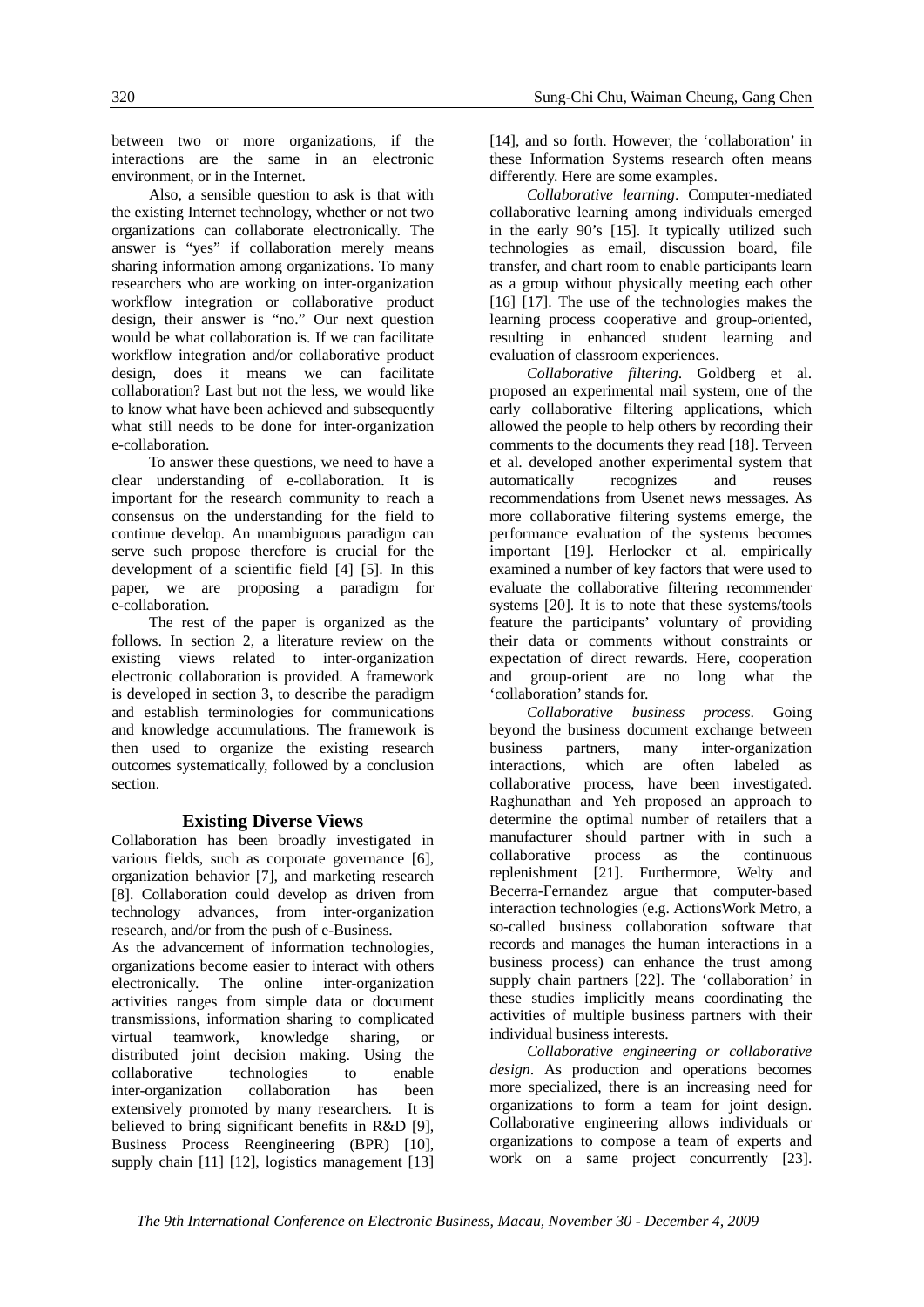Computer-supported collaborative design was prompted to incorporate many interdependent design issues in the design process [24]. Typically, these systems/tools provide facilitations to the intellectual exchange among the participants involved in collaborative engineering or design. Moreover, collaborative design accentuates to reach a communal acceptable solution or design.

The 'collaboration' mentioned above is endowed with diverse implicit connotations from different researchers. The 'collaboration' in *collaborative filtering* mainly means information posting by one people for other unknown people. It is in no need to actively form a group to achieve an explicit common goal. 'Collaboration' in *collaborative learning* primarily refers to working together via information sharing facilitators, which enables different kinds of interactions among parties in an electronic environment. But the prefix collaborative in *collaborative design* closely relates to the high-level intellectual interactions for joint design.

These diverse views on what the 'collaboration' should be and should do make it difficult to idea communication, theory development and knowledge accumulation within the research community of e-collaboration. Looking on the bright side, the various interpretations provide considerable insights to further conceptualize inter-organization electronic collaboration. In these studies, the involvement of multiple parties is frequently mentioned, group-oriented or working together are often required, and shared vision or a common goal are not rarely highlighted.

# **Developing a Framework for Inter-Organization e-Collaboration**

Taylor-Powell et al. proposed a conceptual interpretation of collaboration and other related terms (e.g. coalition and cooperation) for evaluating the work of *collaboratives* (i.e. a group working together to achieve a shared vision) within educational programs [25]. The research also identified five types of relationships among parties (i.e. communication, contribution, coordination, cooperation, and collaboration, or 5-Cs) [25, p.4], and proposed some guidelines for evaluating the collaborative process of the educational programs. Using the set of terms (i.e. 5-Cs), we propose a framework for inter-organization e-collaboration (Figure 1) and identify the important features of the types of inter-organization interactions.

In our framework, *communication* is fundamental, supporting dialog and common understanding, while *contribution* benefits multiple parties by mutual support based on communication. *Coordination* further integrates parties by matching

their individual needs and adjusting activities. To achieve common goals, *cooperation*, or working together is typically necessary. Furthermore, *collaboration* comes when exchange of intellectual thinking or share of knowledge is required.

Here *e-collaboration* refers to the process of working together with joint intellectual efforts in an electronic environment. Information technologies are used to facilitate the parties to work together and to contribute with joint intellectual efforts.



Figure 1 Types of Inter-Organization Interactions

e-Collaboration can facilitate the offering of existing or newly created common products or services with reallocation of controlled resources. With respect to each type of the interactions, different information technologies and tools are often required. For example, if an organization is going to *communicate* with others electronically, UDDI (Universal Description, Discovery & Identification) may be used to discover and identify other parties in an electronic environment, and such technologies as XML, DTD, and namespace can help establish common understanding with other parties. As two-party communication is established, SOAP may be used by an organization to *contribute* other organizations by offering information with direct rewards. With these bases, organizations may leverage such process management techniques as workflow description technologies to *coordinate* their business activities, or use such group support systems as CFPR (Collaborative Planning, Forecasting, and Replenishment) to *cooperate* with other parties and achieve a common goal as a group. Furthermore, organizations can *collaboratively* make decisions or design new products with advanced information technologies that allow them exchange intellectual thinking, and share knowledge.

# **Organizing Existing Literatures**

In this section, we organize and analyze the existing relevant studies using the framework proposed.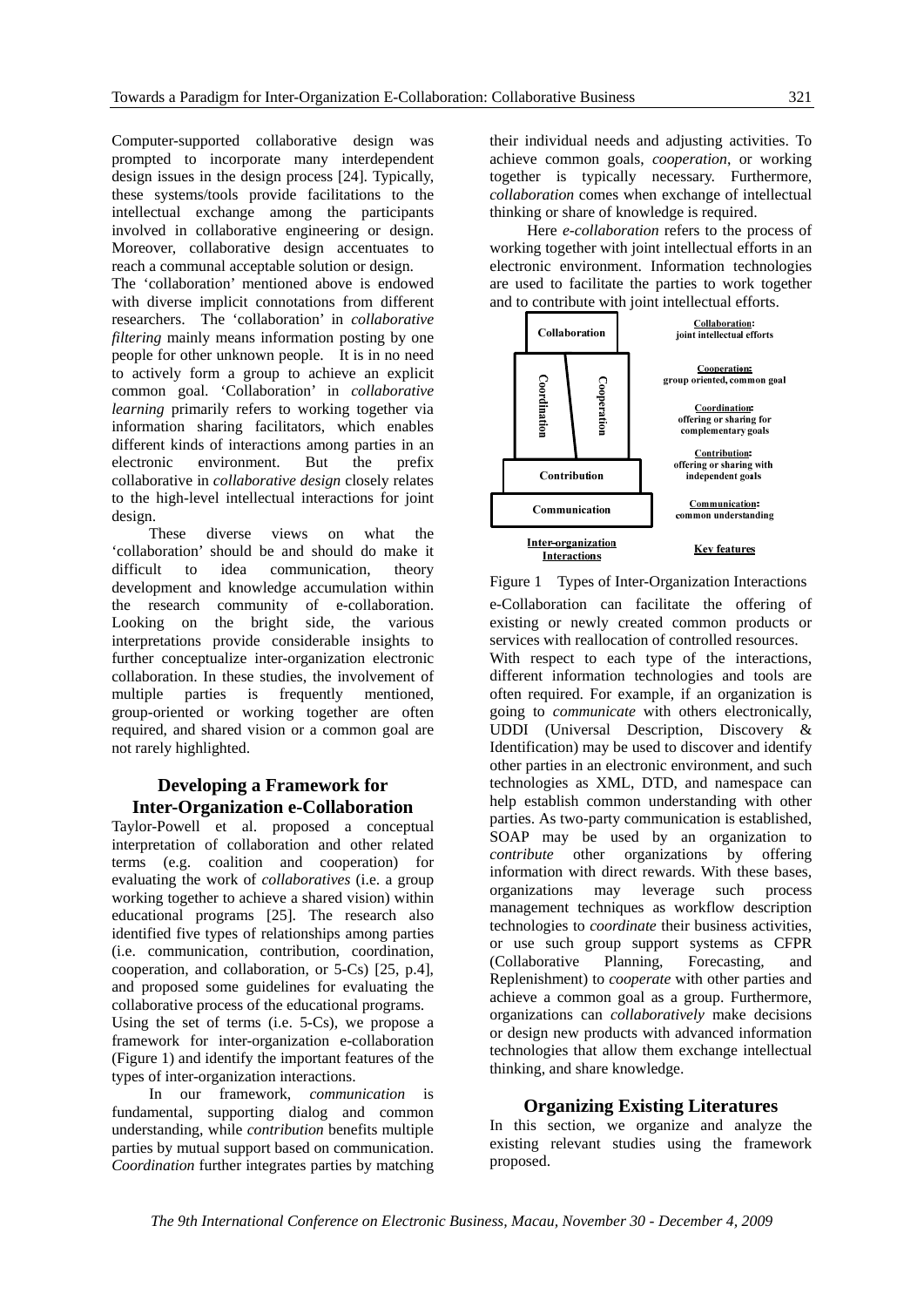#### **Review methodology**

We develop the following criteria for the types of the studies to be included in this analysis.

Given that e-collaboration emerged driven by technology advancement and the push of e-business, we limited our literature search to those studies in information systems research. We searched relevant studies in the respected journals, including *Communication of the ACM* (CACM), *Decision Support Systems* (DSS), *European Journal of Information Systems* (EJIS)*, Information and Management* (I&M), *Information Systems Research* (ISR), *Journal of MIS* (JMIS)*,* and *MIS Quarterly* (MISQ). These journals are consistently ranked as leading MIS journals [26] [27].

Secondly, we examined each issue of each volume of the journals published in the last ten years (1999-2008).

Thirdly, we conducted the search using the phases, including *electronic collaboration*, *collaborative technology*, *collaboration*, *collaborative commerce*, and *collaborative business*. Several search engines, including Science Direct, EBSCO host, IngentaConnect, and ACM Digital Library, were used to ensure we do not overlook relevant articles. We found 137 relevant articles (Table 1). These studies were reviewed from the following aspects, such as research issues, research contexts, research methodology, information technology or systems involved, and relevant findings. Subsequently, we coded each study using the framework proposed.

Table 1 Number of Relevant Articles in Seven Leading MIS Journals

| <b>Journals</b>       | $CACM$ DSS EJIS   $1$ &M |    |    | <b>ISR</b> | JMIS MISO |
|-----------------------|--------------------------|----|----|------------|-----------|
| Number of<br>articles | 25                       | 30 | 18 | 16         | 10        |

#### **Some observations**

In these literatures, a wide spectrum of research methodologies (listed below) has been used in examining inter-organization interactions. It indicates that electronic collaboration research grows as a cross-discipline area of Information Systems (IS), Computer Science (CS), and Organizational studies (OS).

- Empirical survey and interview
- Case study
- Experimental study
- Technology development or systems design
- Literature review study

Moreover, a large number of information technologies (listed below are some of typical ones) have been studied in different inter-organization contexts. These technologies can support respective functional requirements and business needs of types of inter-organization interactions in the framework proposed.

- fax, file sharing and transfer, and PowerPoint
- computer-mediated communication
- email conferencing and video conferencing
- groupware technology
- computer-supported cooperative work
- virtual team
- collaborative writing tool

The following themes of research issues were observed: (T.1) collaborative technologies (e.g. technology adoption and technology development), (T.2) inter-organization relationships (e.g. managing inter-organization virtual team), (T.3) intention of interactions (e.g. satisfaction of a group), (T.4) the impact of technologies on inter-organizations (e.g. the impacts of collaborative technology on inter-organization communication patterns), and (T.5) task-technology fit.



Figure 2 Research Themes of Inter-Organization e-Collaboration

#### **Conclusions**

In this paper, the diverse existing views on inter-organization electronic collaboration are reviewed. A framework is proposed to make the views cohesive for the emerging field of e-collaboration. Moreover, the framework is used to organize the relevant literatures in leading MIS journals, followed by a preliminary analysis on the literatures.

For future research, a comprehensive analysis of existing literatures should be included. It would be interesting to see a mathematical illustration of the framework. Also, the future research directions for the emerging field would be identified.

**Acknowledgement.** This research is partially supported by the Li & Fung Institute of Supply Chain Management & Logistics, The Chinese University of Hong Kong, and the Guangdong Natural Science Fund Committee of China (reference number: 9451027501002448).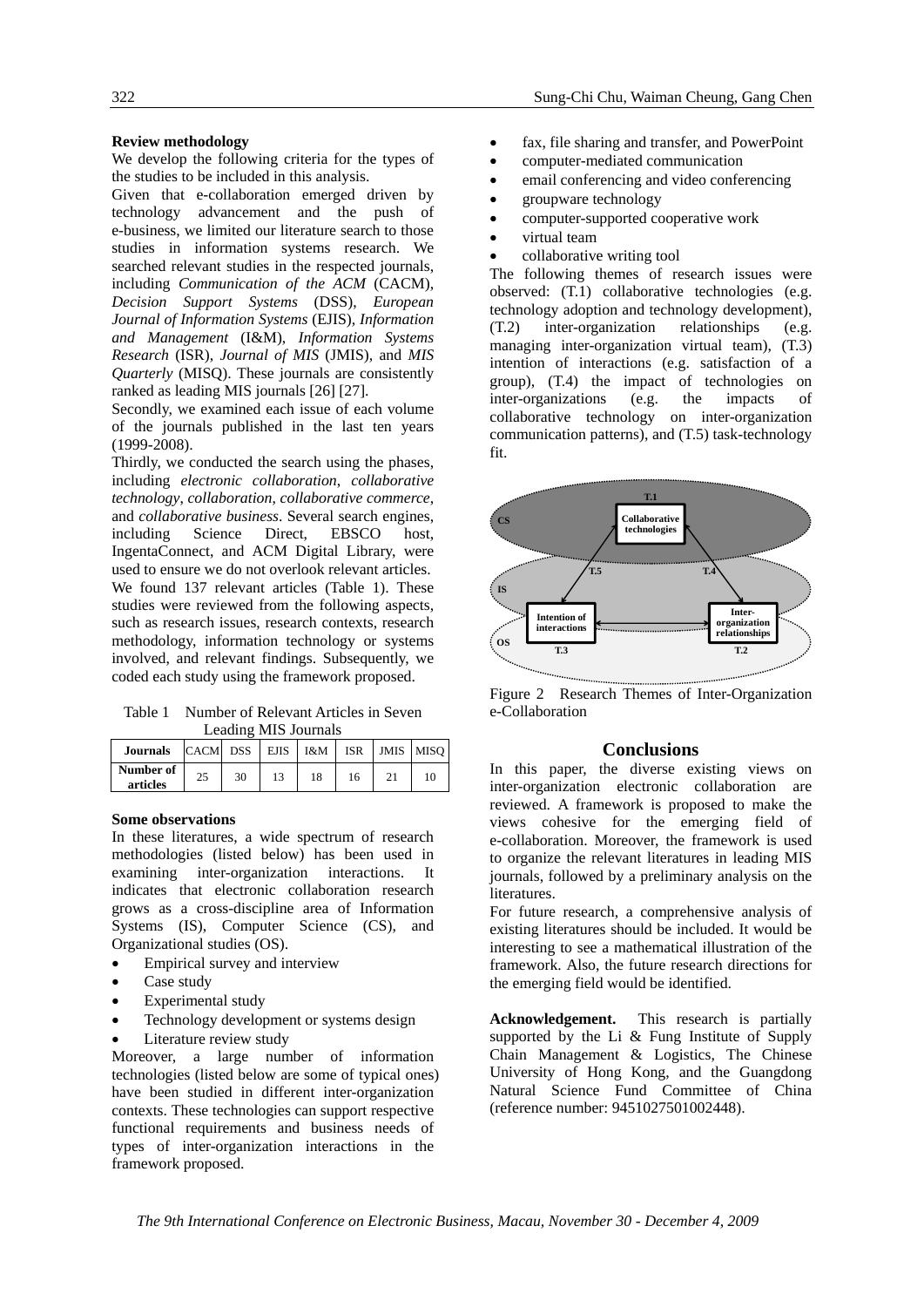#### **References**

- [1] Scott, J.E. and Kaindl, L. Enhancing functionality in an enterprise software package, *Information & Management*, 37(3), April 2000, pp.111-122.
- [2] Johnson, M.E. and Whang S. E-business and supply chain management: an overview and framework, *Production and Operation Management,* 11(4), Winter 2002, pp.413-423.
- [3] Thuraisingham, B., Gupta, A., Bertino, E. and Ferrari, E. Collaborative commerce and knowledge management, *Knowledge and Process Management,* 9(1), 2002, pp.43-53.
- [4] Kuhn, T.S. *The Structure of Scientific Revolutions*, 2nd ed., Chicago: University of Chicago Press, 1970.
- [5] Ein-Dor, P. and Segev, E.. *A Paradigm for Management Information Systems*. New York: Praeger, 1981.
- [6] Kirkbride, J. and Letza, S. Establishing the boundaries of regulation in corporate governance: Is the UK moving toward a process of collibration? *Business and Society Review,* 108(4), Winter 2003, pp.463-486.
- [7] Cross, R., Borgatti, S.P. and Parket, A. Making invisible work visible: Using social network analysis to support strategic collaboration, *California Management review,*  44(2), Winter 2002, pp.25.
- [8] Sawhney, M. Don't just relate—Collaborate, *MIT Sloan Management Review*, 43(3), Spring 2002, pp.96.
- [9] Veugelers, R. Collaboration in R&D: an assessment of theoretical and empirical findings, *De Economist*, 146(3), 1998, pp.419-443.
- [10] Corbitt, G.F. and Christopolus, M. New Approaches to Business Process Redesign: A Case Study of Collaborative Group Technology and Service Mapping, *Group Decision and Negotiation*, 9, 2000, pp.97–107.
- [11] Grenzeback, L.R.; Casgar, C.S. and Vickerman, M. J. Building Freight Capacity through Better Operations: Defining the National Agenda, *FHWA Freight Operations Conference*, Long Beach, California. July, 2001, pp.1-40.
- [12] Munson, C.L. and Roseblatt, M J. Coordinating a three-level supply chain with quantity discount, *IIE Transactions*, 33, 2001, pp.371-384.
- [13] Leavitt, W. Collaboration.com, *Fleet owner,* 94(8), 1999, pp.82-88.
- [14] Buxbaum, P. A. Digital Logistics –Value Creation in the Freight Transport Industry, *Eyefortransport Conference*, Las Vegas, May

16-18, 2001, p.1-90.

- [15] Alavi, M. Computer-Mediated Collaborative Learning: An Empirical Evaluation, *MIS Quarterly,* 18(2), Jun 1994, pp.159-174.
- [16] Alavi, M., Wheeler, B.C. and Valacich, J.S., Using IT to Reengineer Business Education: An Exploratory Investigation of Collaboration Telelearning, *MIS Quarterly,*  19(3), Sep 1995, pp.293-311.
- [17] Desanctis G., Wright, M. and Jiang, L. Building a Global Learning Community, *Communication of the ACM,* 44(12), Dec 2001, pp.80-82.
- [18] Goldberg, D., Nichols, D., Oki, B.M. and Terry, D., Using collaborative filtering to weave an information tapestry, *Communications of the ACM,* 35(12), 1992, pp.61-70.
- [19] Terveen, L., Hill, W., Amento, B., McDonald, D. and Creter, J., A System for Sharing Recommendations, *Communication of the ACM*, 40(3), Mar 1997, pp.59-62.
- [20] Herlocker, J.L., Konstan J.A., Terveen, L.G., and Riedl, J.T. Evaluating collaborative filtering recommender systems, *ACM Transactions on Information Systems*, 22(1), 2004, pp:5–53.
- [21] Raghunathan, S. and Yeh, A.B. Beyond EDI: Impact of Continuous Replenishment Program (CRP) between a manufacturer and its Retailers, *Information Systems Research,*  12(4), Dec 2001, pp.406-419.
- [22] Welty, Bill and Becerra-Fernandez, I. Managing Trust and Commitment in Collaborative Supply Chain Relationships, *Communications of the ACM,* 44(6), Jun 2001, pp.67-73.
- [23] Cutkosky, M.R., Tenenbaum, J.M. and Glicksman, J. Madefast: Collaborative Engineering over the Internet, *Communications of the ACM,* 39(9), Sep 1996, pp.78-87.
- [24] Klein, M., Sayama, H. Faratin, P. and Bar-Yam, Y. A Complex Systems Perspective on Computer-supported Collaborative Design Technology, *Communication of the ACM,*  45(11), Nov 2002, pp.27-32.
- [25] Taylor-Powell, E., Rossing, B. and Geran, J. Evaluating Collaboratives: Reaching the potential. Madison, WI: University of Wisconsin-Extension, 1998.
- [26] R.K. Rainer, Jr. and Miller, M.D. Examining differences across journal rankings, *Communication of the ACM,* 48(2), 2005, pp.91-94.
- [27] Lowry, P.B., Romans, D. and Curtis, A.M. Global Journal Prestige and Supporting Disciplines: A Scientometric Study of